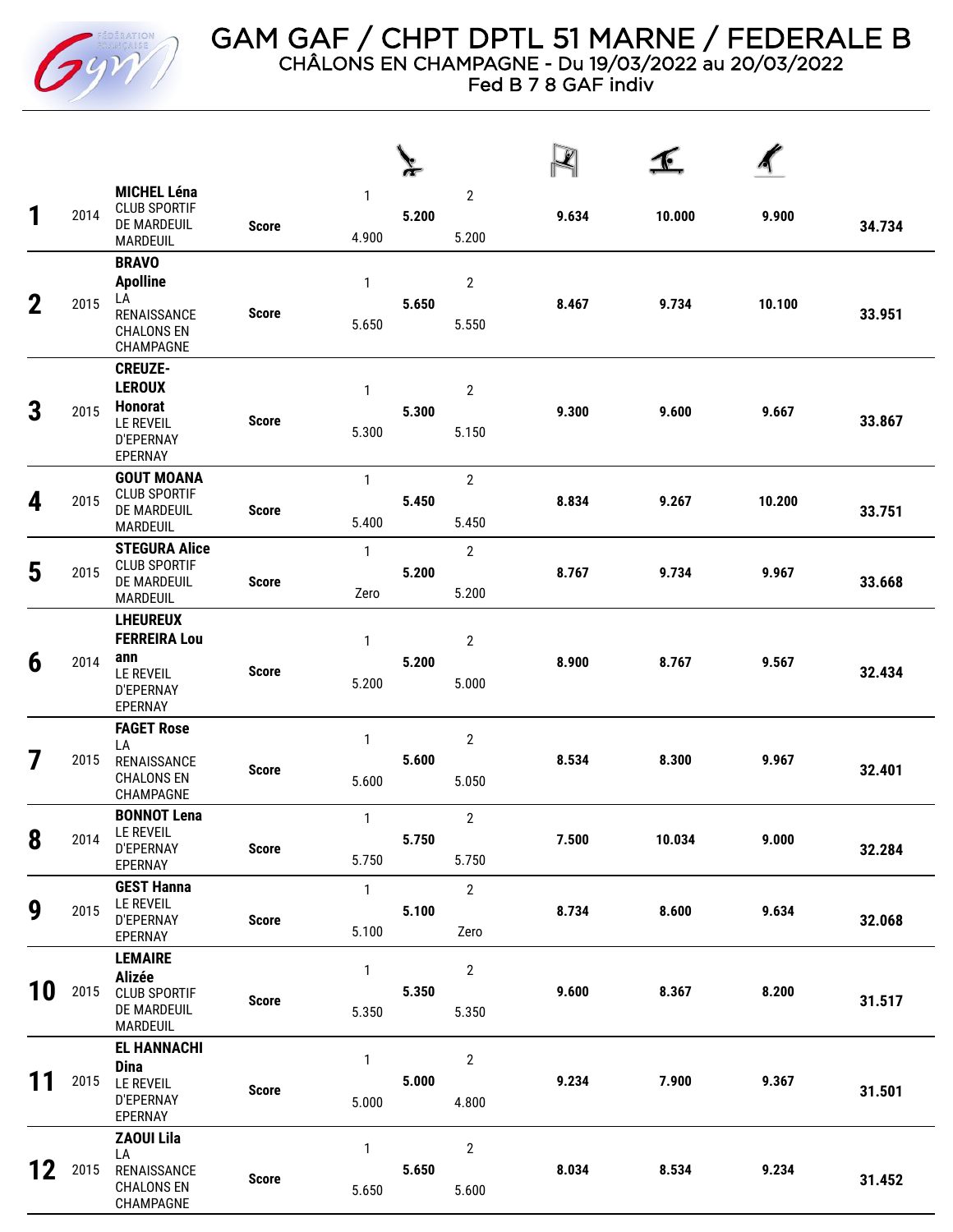| 13 | 2015 | <b>BERTHELEMY</b><br><b>ZOE</b><br>LA<br>RENAISSANCE<br><b>CHALONS EN</b><br>CHAMPAGNE      | <b>Score</b> | 1<br>5.050            | 5.150 | $\overline{2}$<br>5.150 | 8.567 | 7.467 | 10.034 | 31.218 |
|----|------|---------------------------------------------------------------------------------------------|--------------|-----------------------|-------|-------------------------|-------|-------|--------|--------|
| 14 | 2015 | <b>EL MOUFFOK</b><br><b>Sirine</b><br>LA<br>RENAISSANCE<br><b>CHALONS EN</b><br>CHAMPAGNE   | <b>Score</b> | $\mathbf{1}$<br>4.750 | 5.050 | $\mathbf 2$<br>5.050    | 7.600 | 7.567 | 10.067 | 30.284 |
| 15 | 2014 | <b>MARTIN-</b><br><b>MARTIN Emmy</b><br>LA<br>RENAISSANCE<br><b>CHALONS EN</b><br>CHAMPAGNE | <b>Score</b> | 1<br>5.500            | 5.600 | $\mathbf 2$<br>5.600    | 8.434 | 9.067 | 7.000  | 30.101 |
| 16 | 2015 | <b>HOURCADE</b><br><b>Lucille</b><br>LA<br>RENAISSANCE<br><b>CHALONS EN</b><br>CHAMPAGNE    | <b>Score</b> | 1<br>4.600            | 5.250 | $\mathbf 2$<br>5.250    | 8.367 | 6.400 | 10.067 | 30.084 |
| 17 | 2015 | <b>SANDRIN</b><br><b>Mindy</b><br>LA<br>RENAISSANCE<br><b>CHALONS EN</b><br>CHAMPAGNE       | <b>Score</b> | $\mathbf{1}$<br>4.150 | 4.850 | $\overline{2}$<br>4.850 | 7.934 | 7.067 | 9.467  | 29.318 |
| 18 | 2015 | <b>ROSAY Eleyna</b><br>LA<br>RENAISSANCE<br><b>CHALONS EN</b><br>CHAMPAGNE                  | <b>Score</b> | $\mathbf{1}$<br>5.200 | 5.200 | $\mathbf{2}$<br>5.150   | 8.067 | 6.434 | 9.567  | 29.268 |
| 19 | 2015 | <b>CROQUET</b><br><b>Manon</b><br><b>CLUB SPORTIF</b><br>DE MARDEUIL<br>MARDEUIL            | <b>Score</b> | $\mathbf{1}$<br>Zero  | 0.000 | $\overline{2}$<br>Zero  | 8.500 | 8.267 | 9.300  | 26.067 |
| 20 | 2015 | <b>BOUILLY Abby-</b><br>gaëlle<br>LA<br>RENAISSANCE<br><b>CHALONS EN</b><br>CHAMPAGNE       | <b>Score</b> | $\mathbf{1}$<br>4.700 | 4.700 | $\mathbf{2}$<br>4.700   | 4.667 | 6.100 | 9.734  | 25.201 |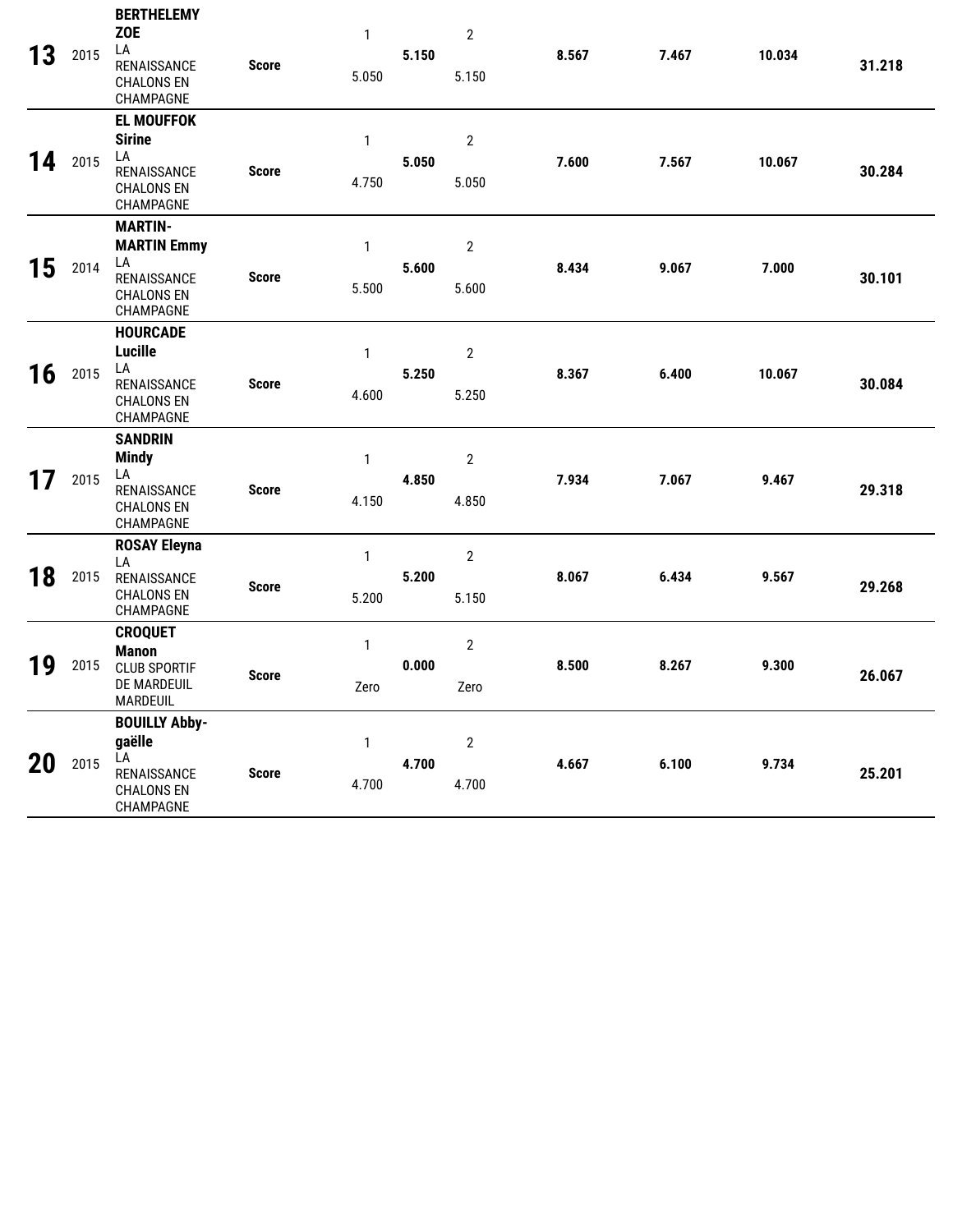

Fed B 7 9 GAF indiv

| 1           | 2013 | <b>CLAUDOTTE</b><br><b>Eirynn</b><br>LE REVEIL<br><b>D'EPERNAY</b><br>EPERNAY                  | <b>Score</b> | 1<br>5.900            | 5.950 | $\overline{2}$<br>5.950          | 10.467 | 10.800 | 10.700 | 37.917 |
|-------------|------|------------------------------------------------------------------------------------------------|--------------|-----------------------|-------|----------------------------------|--------|--------|--------|--------|
| $\mathbf 2$ | 2013 | <b>ZUIN Vandine</b><br><b>CLUB SPORTIF</b><br>DE MARDEUIL<br><b>MARDEUIL</b>                   | <b>Score</b> | $\mathbf{1}$<br>6.650 | 6.650 | $\overline{2}$<br>6.100          | 10.234 | 9.967  | 10.467 | 37.318 |
| 3           | 2013 | <b>VAUCAIRE</b><br>Léana<br>LA<br>CHAMPENOISE<br><b>VITRY LE</b><br><b>FRANCOIS</b>            | <b>Score</b> | 1<br>6.350            | 6.350 | $\sqrt{2}$<br>6.300              | 9.834  | 10.534 | 10.434 | 37.152 |
| 4           | 2014 | <b>LEBEAU</b><br><b>Constance</b><br><b>LE REVEIL</b><br>D'EPERNAY<br>EPERNAY                  | <b>Score</b> | $\mathbf{1}$<br>5.950 | 5.950 | $\overline{\mathbf{c}}$<br>5.700 | 9.234  | 10.400 | 9.900  | 35.484 |
| 5           | 2014 | <b>THOMAS</b><br>Paloma<br><b>CLUB SPORTIF</b><br>DE MARDEUIL<br><b>MARDEUIL</b>               | <b>Score</b> | $\mathbf{1}$<br>5.850 | 5.850 | $\overline{2}$<br>5.250          | 9.834  | 9.767  | 10.000 | 35.451 |
| 6           | 2013 | <b>GROSJEAN</b><br>Jody<br>LA<br>CHAMPENOISE<br><b>VITRY LE</b><br><b>FRANCOIS</b>             | <b>Score</b> | $\mathbf{1}$<br>6.100 | 6.100 | $\overline{2}$<br>6.100          | 9.600  | 10.067 | 9.667  | 35.434 |
| 7           | 2013 | <b>BRABANT</b><br><b>Soanna</b><br><b>CLUB SPORTIF</b><br>DE MARDEUIL<br><b>MARDEUIL</b>       | <b>Score</b> | $\mathbf{1}$<br>5.850 | 6.050 | $\overline{\mathbf{c}}$<br>6.050 | 9.267  | 9.900  | 10.034 | 35.251 |
| 8           | 2013 | LE<br><b>DROUMAGUET</b><br><b>Thais</b><br>LE REVEIL<br>D'EPERNAY<br>EPERNAY                   | <b>Score</b> | 1<br>6.300            | 6.450 | $\sqrt{2}$<br>6.450              | 10.234 | 10.534 | 7.967  | 35.185 |
| 9           | 2013 | <b>THIRIOT</b><br><b>Candice</b><br>LA<br>CHAMPENOISE<br><b>VITRY LE</b><br><b>FRANCOIS</b>    | <b>Score</b> | 1<br>6.150            | 6.150 | $\overline{\mathbf{c}}$<br>5.600 | 9.734  | 8.967  | 9.834  | 34.685 |
| 10          | 2014 | <b>BARBRY</b><br>Marie-Lou<br><b>ASSOCIATION</b><br><b>GYMNIQUE</b><br>REMOISE<br><b>REIMS</b> | <b>Score</b> | 1<br>Zero             | 5.750 | $\boldsymbol{2}$<br>5.750        | 10.400 | 7.867  | 10.300 | 34.317 |
| 10          | 2014 | <b>HURPE Marie</b><br><b>LE REVEIL</b><br>D'EPERNAY<br>EPERNAY                                 | <b>Score</b> | $\mathbf{1}$<br>5.650 | 5.650 | $\mathbf{2}$<br>5.350            | 9.000  | 9.967  | 9.700  | 34.317 |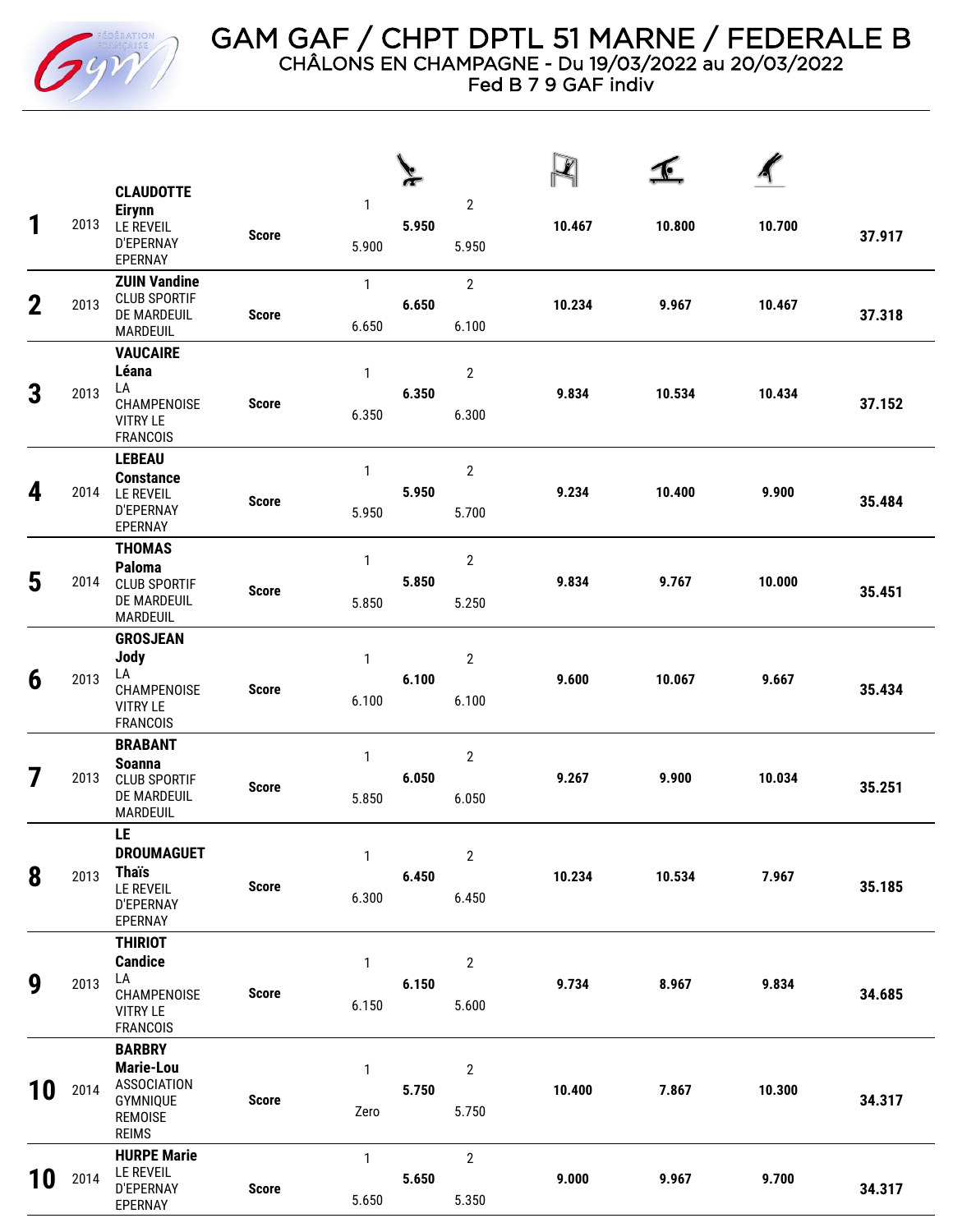| 12 | 2014 | <b>GRANDJEAN</b><br><b>Oriane</b><br><b>CLUB SPORTIF</b><br>DE MARDEUIL<br><b>MARDEUIL</b>                | <b>Score</b> | 1<br>5.800            | 5.800 | $\overline{2}$<br>5.450 | 9.167  | 8.867 | 10.300 | 34.134 |
|----|------|-----------------------------------------------------------------------------------------------------------|--------------|-----------------------|-------|-------------------------|--------|-------|--------|--------|
| 13 | 2013 | <b>PHLIPPON Lola</b><br>LA<br>CHAMPENOISE<br><b>VITRY LE</b><br><b>FRANCOIS</b>                           | <b>Score</b> | $\mathbf{1}$<br>6.050 | 6.300 | $\mathbf{2}$<br>6.300   | 9.434  | 7.934 | 10.367 | 34.035 |
| 14 | 2014 | <b>BILLET Leane</b><br>LA<br>RENAISSANCE<br><b>CHALONS EN</b><br>CHAMPAGNE                                | <b>Score</b> | $\mathbf{1}$<br>5.950 | 6.050 | $\mathbf{2}$<br>6.050   | 9.300  | 9.367 | 9.134  | 33.851 |
| 15 | 2013 | <b>FOISSY Maddy</b><br><b>CLUB SPORTIF</b><br>DE MARDEUIL<br>MARDEUIL                                     | <b>Score</b> | $\mathbf{1}$<br>6.450 | 6.450 | $\overline{2}$<br>6.400 | 9.200  | 7.667 | 10.400 | 33.717 |
| 16 | 2013 | <b>EL HASSANI</b><br><b>Nelia</b><br>LA<br>RENAISSANCE<br><b>CHALONS EN</b><br>CHAMPAGNE                  | <b>Score</b> | 1<br>5.800            | 5.800 | $\overline{2}$<br>5.750 | 9.367  | 8.934 | 9.567  | 33.668 |
| 17 | 2013 | <b>FOLLET</b><br><b>BAUCHET</b><br><b>Thalyana</b><br><b>LE REVEIL</b><br>D'EPERNAY<br>EPERNAY            | <b>Score</b> | $\mathbf{1}$<br>6.100 | 6.350 | $\overline{2}$<br>6.350 | 10.300 | 6.000 | 10.467 | 33.117 |
| 18 | 2013 | <b>GUARDIOLLE</b><br><b>Madeleine</b><br><b>ASSOCIATION</b><br>GYMNIQUE<br><b>REMOISE</b><br><b>REIMS</b> | <b>Score</b> | 1<br>5.350            | 5.700 | 2<br>5.700              | 9.067  | 7.967 | 9.534  | 32.268 |
| 19 | 2014 | <b>JOLY Maëly</b><br>LA<br>RENAISSANCE<br><b>CHALONS EN</b><br>CHAMPAGNE                                  | <b>Score</b> | $\mathbf{1}$<br>5.050 | 5.350 | $\mathbf{2}$<br>5.350   | 9.334  | 7.534 | 9.767  | 31.985 |
| 20 | 2013 | <b>TRIBUT</b><br><b>Bérénice</b><br><b>ASSOCIATION</b><br><b>GYMNIQUE</b><br>REMOISE<br><b>REIMS</b>      | <b>Score</b> | 1<br>6.000            | 6.000 | $\overline{2}$<br>6.000 | 8.200  | 8.800 | 8.834  | 31.834 |
| 21 | 2014 | <b>DELREUX</b><br><b>GOMEZ Elena</b><br><b>ASSOCIATION</b><br>GYMNIQUE<br>REMOISE<br><b>REIMS</b>         | <b>Score</b> | 1<br>6.050            | 6.050 | $\overline{2}$<br>5.300 | 9.167  | 5.734 | 9.500  | 30.451 |
| 22 | 2014 | <b>MERCIER Laïna</b><br>LA<br>RENAISSANCE<br><b>CHALONS EN</b><br>CHAMPAGNE                               | <b>Score</b> | $\mathbf{1}$<br>5.800 | 5.800 | $\overline{2}$<br>4.650 | 8.567  | 9.000 | 7.067  | 30.434 |
| 23 | 2014 | <b>KILANDAMOKO</b><br><b>Cassie</b><br><b>ASSOCIATION</b><br><b>GYMNIQUE</b><br>REMOISE<br><b>REIMS</b>   | <b>Score</b> | 1<br>5.300            | 5.400 | $\overline{2}$<br>5.400 | 8.967  | 6.634 | 9.334  | 30.335 |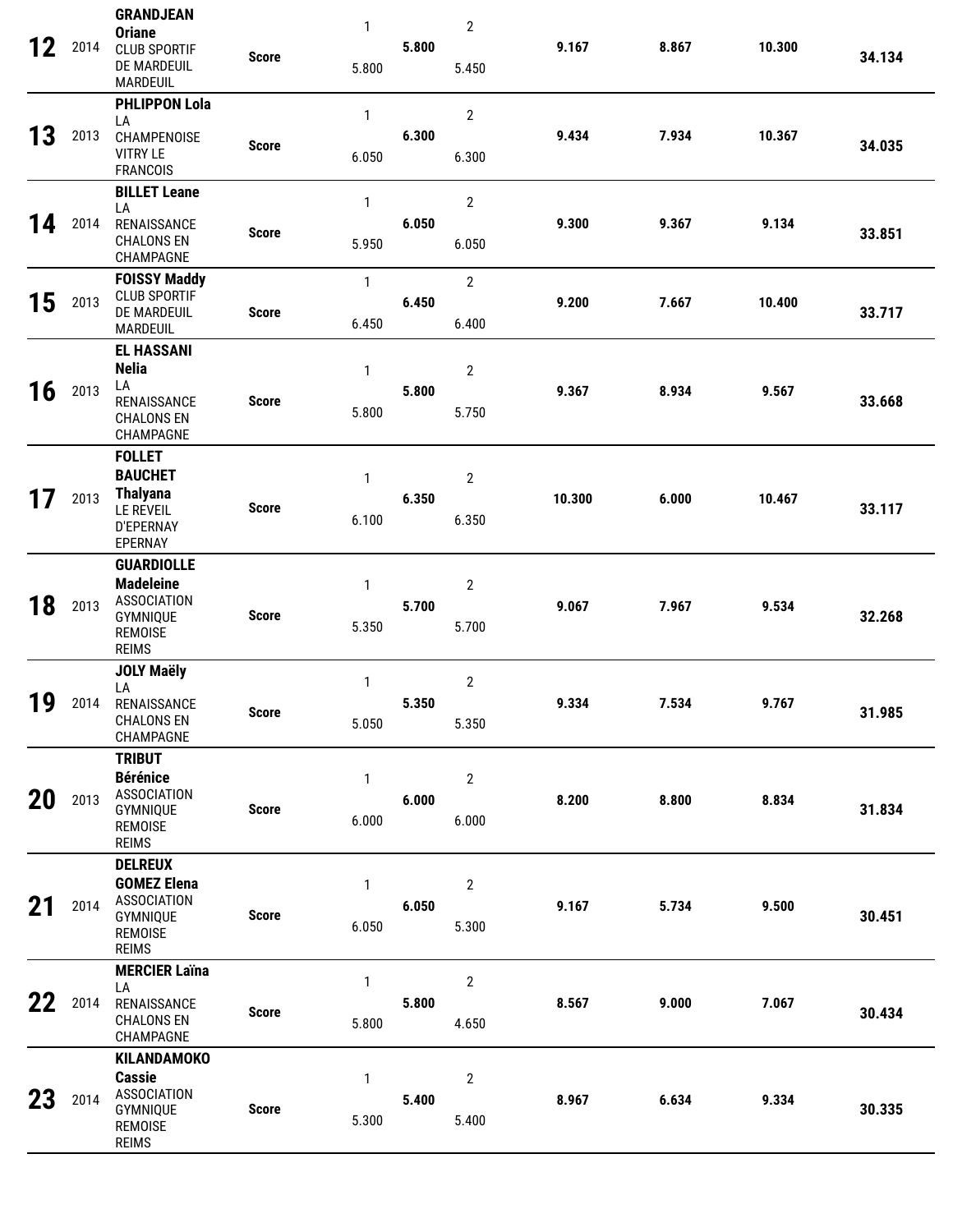| 24 | 2013 | <b>PALMADE</b><br><b>DAPHNE</b><br><b>ASSOCIATION</b><br>GYMNIQUE<br><b>REMOISE</b><br><b>REIMS</b>    | <b>Score</b> | $\mathbf{1}$<br>6.150 | 6.150 | $\overline{2}$<br>5.650 | 9.534 | 9.467 | 5.034 | 30.185 |
|----|------|--------------------------------------------------------------------------------------------------------|--------------|-----------------------|-------|-------------------------|-------|-------|-------|--------|
| 25 | 2013 | <b>OUDOT Albane</b><br><b>ASSOCIATION</b><br>GYMNIQUE<br><b>REMOISE</b><br><b>REIMS</b>                | <b>Score</b> | $\mathbf{1}$<br>5.800 | 5.800 | $\overline{2}$<br>5.800 | 7.834 | 6.234 | 9.667 | 29.535 |
| 26 | 2013 | <b>EUTROPE</b><br><b>CONSTANCE</b><br><b>ASSOCIATION</b><br>GYMNIQUE<br><b>REMOISE</b><br><b>REIMS</b> | <b>Score</b> | $\mathbf{1}$<br>5.850 | 5.850 | $\mathbf{2}$<br>4.950   | 8.967 | 4.900 | 9.667 | 29.384 |
| 27 | 2013 | <b>SENECAILLE</b><br><b>Ely</b><br><b>ASSOCIATION</b><br>GYMNIQUE<br><b>REMOISE</b><br><b>REIMS</b>    | <b>Score</b> | $\mathbf{1}$<br>5.700 | 5.950 | $\overline{2}$<br>5.950 | 9.034 | 8.667 | 4.700 | 28.351 |
| 28 | 2014 | EL.<br><b>MOUSSAOUI</b><br><b>Maïssa</b><br>LA<br>CHAMPENOISE<br><b>VITRY LE</b><br><b>FRANCOIS</b>    | <b>Score</b> | 1<br>4.500            | 5.350 | 2<br>5.350              | 7.234 | 6.800 | 7.567 | 26.951 |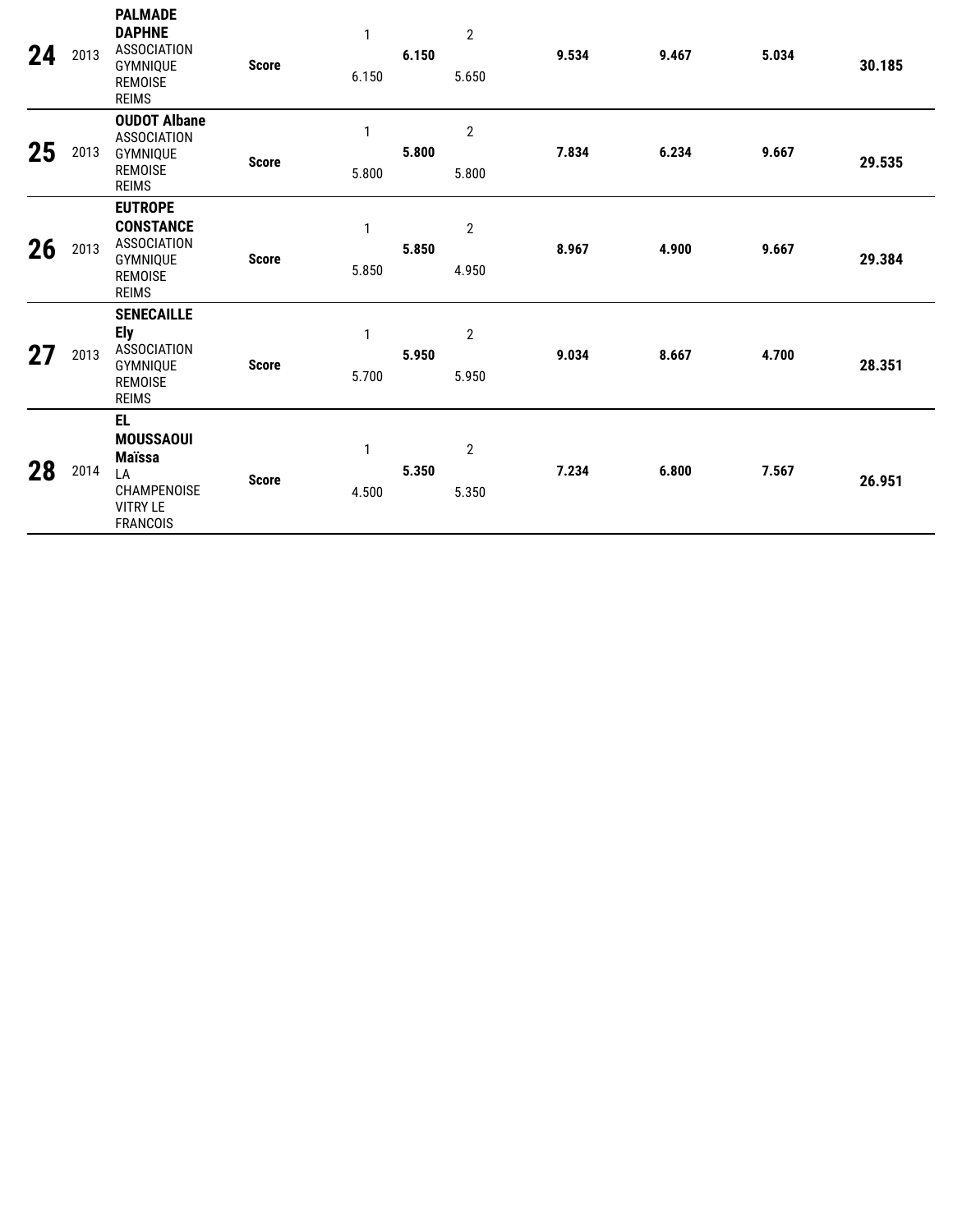

Fed B 10 11 GAF indiv

| 1           | 2012 | <b>RUELLE Leyna</b><br>LA<br>RENAISSANCE<br><b>CHALONS EN</b><br>CHAMPAGNE               | <b>Score</b> | $\mathbf{1}$<br>Zero  | 7.100 | $\overline{2}$<br>7.100 | 9.634 | 10.467 | 10.600 | 37.801 |
|-------------|------|------------------------------------------------------------------------------------------|--------------|-----------------------|-------|-------------------------|-------|--------|--------|--------|
| $\mathbf 2$ | 2011 | <b>HUOT Coralie</b><br>LA<br>RENAISSANCE<br><b>CHALONS EN</b><br>CHAMPAGNE               | <b>Score</b> | 1<br>6.300            | 7.200 | $\overline{2}$<br>7.200 | 8.700 | 10.400 | 10.334 | 36.634 |
| 3           | 2012 | <b>YANKOV</b><br><b>Magdalena</b><br>LA<br>RENAISSANCE<br><b>CHALONS EN</b><br>CHAMPAGNE | <b>Score</b> | 1<br>6.300            | 6.300 | $\sqrt{2}$<br>6.200     | 9.200 | 10.367 | 10.434 | 36.301 |
| 4           | 2011 | <b>DESCAMPS</b><br><b>Maxine</b><br>LA<br>RENAISSANCE<br><b>CHALONS EN</b><br>CHAMPAGNE  | <b>Score</b> | 1<br>7.600            | 7.600 | $\overline{2}$<br>7.400 | 9.400 | 10.534 | 7.567  | 35.101 |
| 5           | 2012 | YAMDJO Lynès<br>LA<br>RENAISSANCE<br><b>CHALONS EN</b><br><b>CHAMPAGNE</b>               | <b>Score</b> | $\mathbf{1}$<br>5.250 | 5.250 | $\overline{2}$<br>5.050 | 8.534 | 9.034  | 10.234 | 33.052 |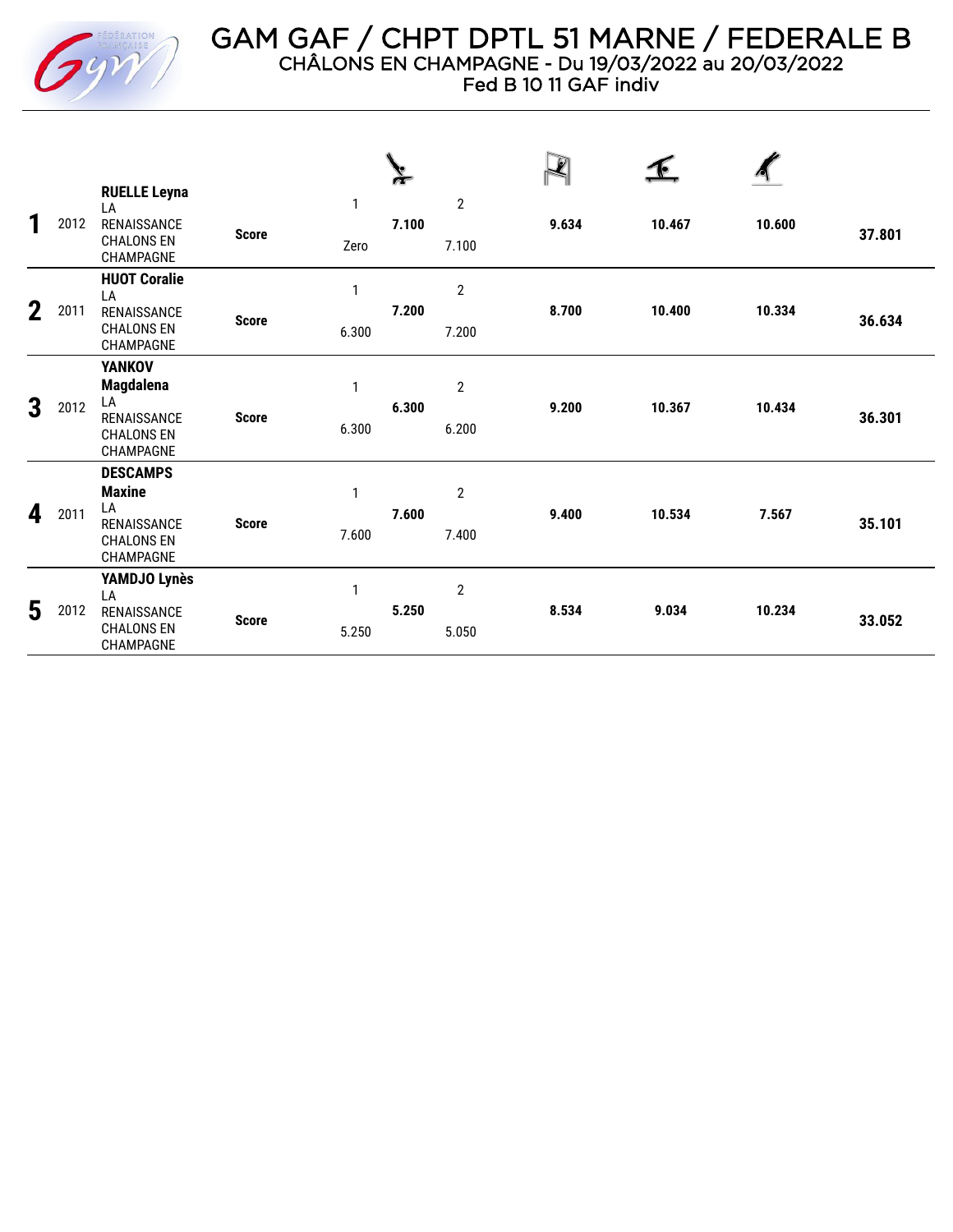

GAM GAF / CHPT DPTL 51 MARNE / FEDERALE B CHÂLONS EN CHAMPAGNE - Du 19/03/2022 au 20/03/2022 Fed B 10 13 GAF indiv

 $\Phi$ **BEAURAIN Jade** 1 2 LA **1** <sup>2009</sup> **7.800 9.900 10.834 10.167 38.701** CHAMPENOISE **Score** 7.350 7.800 VITRY LE FRANCOIS **GONEL Anaïs** 1 2 LA **2** <sup>2010</sup> RENAISSANCE **7.800 10.234 10.467 10.167 38.668 Score** CHALONS EN 7.650 7.800 CHAMPAGNE **SANZIA Honey** 1 2 LA **3** <sup>2010</sup> RENAISSANCE **8.100 9.834 10.367 10.234 38.535 Score** CHALONS EN 8.100 7.850 CHAMPAGNE **GONEL Cassandre** 1 2 LA **4** <sup>2011</sup> **7.300 10.400 10.334 10.467 38.501** RENAISSANCE **Score** 7.300 7.250 CHALONS EN CHAMPAGNE **SOUEF HESSMANN** 1 2 **Maëlyss 5** <sup>2009</sup> ASSOCIATION **7.700 10.034 10.500 10.234 38.468 Score** GYMNIQUE 7.700 7.450 REMOISE REIMS **ROY Andréa** 1 2 LA **6** <sup>2009</sup> CHAMPENOISE **7.950 9.667 10.434 10.267 38.318 Score** VITRY LE 7.950 7.700 FRANCOIS **GUINARD Ilona** 1 2 LA **7** <sup>2010</sup> RENAISSANCE **7.500 9.767 10.234 9.800 37.301 Score** CHALONS EN 7.500 7.300 CHAMPAGNE **LEROY Léane** 1 2 ASSOCIATION **8** <sup>2011</sup> GYMNIQUE **7.550 9.600 10.367 9.700 37.217 Score** REMOISE 6.350 7.550 REIMS **LAMBERT Lily** 1 2 LA **9** <sup>2012</sup> RENAISSANCE **6.150 9.900 10.334 10.300 36.684 Score** CHALONS EN 6.150 5.300 CHAMPAGNE **SAMSON** 1 2 **Gabrielle 10** <sup>2010</sup> **6.750 9.600 10.100 10.134 36.584** L'UNION D'AY **Score** 6.300 6.750 AY **SINGOTH ELOY izaé** 1 2 ASSOCIATION **11** <sup>2010</sup> **8.050 9.534 9.234 9.734 36.552** GYMNIQUE **Score** 7.800 8.050 REMOISE REIMS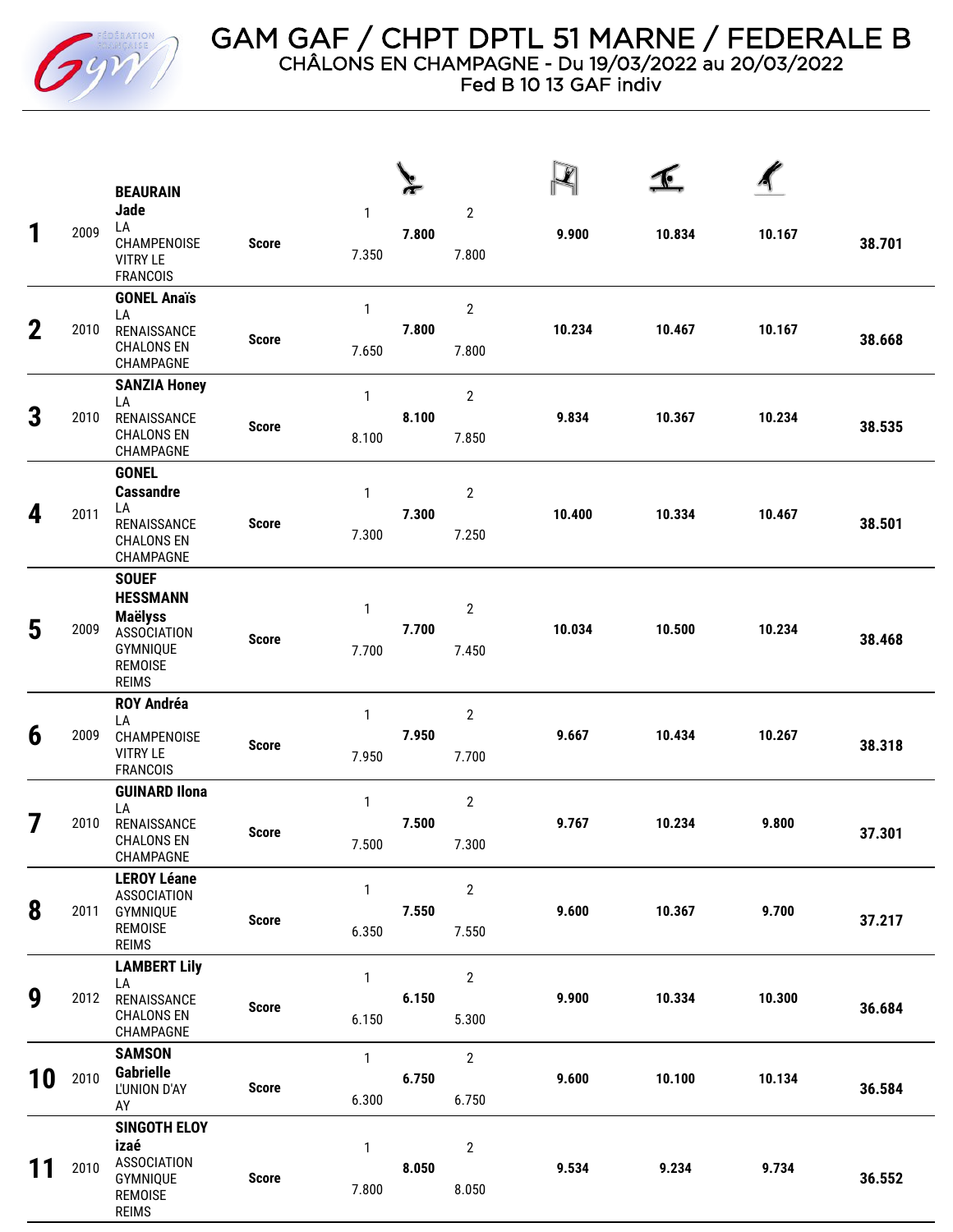|    |      | <b>GOTTERI</b>                                                          |              | $\mathbf{1}$          |       | $\mathbf{2}$            |       |        |        |        |
|----|------|-------------------------------------------------------------------------|--------------|-----------------------|-------|-------------------------|-------|--------|--------|--------|
| 12 | 2010 | <b>Eugenie</b><br>L'UNION D'AY<br>AY                                    | <b>Score</b> | 7.550                 | 7.600 | 7.600                   | 8.800 | 10.200 | 9.767  | 36.367 |
|    |      | <b>DOYEN Elza</b><br>LA                                                 |              | $\mathbf{1}$          |       | $\mathbf{2}$            |       |        |        |        |
| 13 | 2012 | RENAISSANCE<br><b>CHALONS EN</b><br>CHAMPAGNE                           | <b>Score</b> | 6.150                 | 6.150 | 6.050                   | 9.467 | 9.834  | 10.534 | 35.985 |
|    |      | <b>BOUCHEZ</b>                                                          |              | $\mathbf{1}$          |       | $\overline{2}$          |       |        |        |        |
| 14 | 2010 | <b>Nomie</b><br>L'UNION D'AY<br>AY                                      | <b>Score</b> | 5.750                 | 6.800 | 6.800                   | 9.100 | 9.767  | 10.200 | 35.867 |
| 15 | 2010 | <b>GUILBERT avaé</b><br><b>ASSOCIATION</b><br>GYMNIQUE                  |              | 1                     | 8.250 | $\mathbf{2}$            | 9.734 | 7.734  | 9.634  |        |
|    |      | <b>REMOISE</b><br><b>REIMS</b>                                          | <b>Score</b> | 8.250                 |       | 8.150                   |       |        |        | 35.352 |
|    |      | <b>WARGA</b><br><b>Maëlyne</b>                                          |              | $\mathbf{1}$          |       | $\overline{2}$          |       |        |        |        |
| 16 | 2009 | LA<br>CHAMPENOISE<br><b>VITRY LE</b><br><b>FRANCOIS</b>                 | <b>Score</b> | 6.150                 | 6.150 | 6.150                   | 9.367 | 10.034 | 9.734  | 35.285 |
|    |      | <b>LECOMTE</b><br><b>VATRY Chloé</b>                                    |              |                       |       |                         |       |        |        |        |
| 17 | 2010 | LA                                                                      |              | $\mathbf{1}$          | 6.150 | $\overline{2}$          | 9.334 | 10.067 | 9.667  |        |
|    |      | CHAMPENOISE<br><b>VITRY LE</b><br><b>FRANCOIS</b>                       | <b>Score</b> | 6.150                 |       | 5.800                   |       |        |        | 35.218 |
|    | 2010 | <b>PRIEUR Rose</b>                                                      |              | $\mathbf{1}$          | 5.800 | $\overline{2}$          | 9.034 | 9.767  | 9.967  |        |
| 18 |      | L'UNION D'AY<br>AY                                                      | <b>Score</b> | 5.800                 |       | Zero                    |       |        |        | 34.568 |
|    |      | <b>LIBERT Elyse</b><br>LA                                               |              | 1                     |       | $\overline{2}$          |       |        |        |        |
| 19 | 2011 | RENAISSANCE<br><b>CHALONS EN</b><br>CHAMPAGNE                           | <b>Score</b> | 5.800                 | 5.850 | 5.850                   | 9.234 | 10.034 | 9.367  | 34.485 |
|    |      | <b>NDIAYE DIANE</b><br>LA                                               |              | $\mathbf{1}$          |       | $\overline{2}$          |       |        |        |        |
| 20 | 2010 | RENAISSANCE<br><b>CHALONS EN</b><br>CHAMPAGNE                           | <b>Score</b> | 6.050                 | 6.100 | 6.100                   | 8.167 | 9.600  | 10.267 | 34.134 |
|    |      | <b>ROUX Elsa</b><br><b>ASSOCIATION</b>                                  |              | $\mathbf{1}$          |       | $\overline{2}$          |       |        |        |        |
| 21 | 2010 | GYMNIQUE<br><b>REMOISE</b><br><b>REIMS</b>                              | <b>Score</b> | 6.150                 | 6.250 | 6.250                   | 8.634 | 10.134 | 9.034  | 34.052 |
|    |      | <b>CANDORE</b><br><b>Juliette</b>                                       |              | 1                     |       | $\overline{2}$          |       |        |        |        |
| 22 | 2010 | LA<br>RENAISSANCE<br><b>CHALONS EN</b><br>CHAMPAGNE                     | <b>Score</b> | 5.850                 | 6.300 | 6.300                   | 9.634 | 8.234  | 9.767  | 33.935 |
|    |      | <b>LONGNY</b>                                                           |              | $\mathbf{1}$          |       | $\mathbf{2}$            |       |        |        |        |
| 23 | 2009 | <b>Mélissa</b><br>L'UNION D'AY<br>AY                                    | <b>Score</b> | 5.200                 | 5.550 | 5.550                   | 9.467 | 9.767  | 9.034  | 33.818 |
|    |      | <b>DAUBORD</b>                                                          |              |                       |       |                         |       |        |        |        |
| 24 | 2010 | <b>Chloé</b><br>LA<br>CHAMPENOISE<br><b>VITRY LE</b><br><b>FRANCOIS</b> | <b>Score</b> | $\mathbf{1}$<br>5.900 | 6.000 | $\overline{2}$<br>6.000 | 9.500 | 7.767  | 10.534 | 33.801 |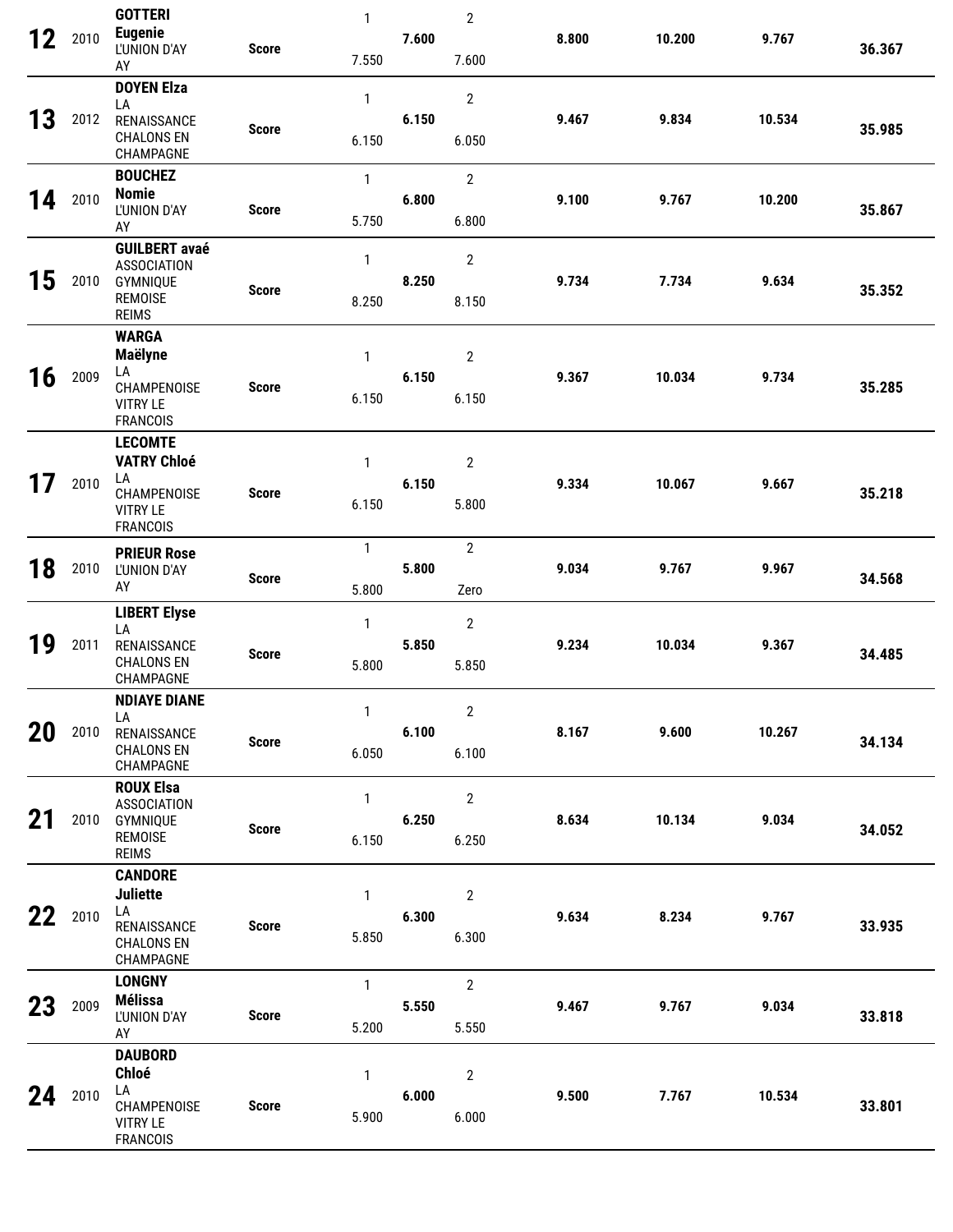| 25 | 2012 | <b>VITRY Alicia</b><br>LA<br>RENAISSANCE<br><b>CHALONS EN</b><br>CHAMPAGNE                               | <b>Score</b> | 5.200      | 6.050 | $\mathbf{2}$<br>6.050   | 7.667 | 9.934 | 9.634 | 33.285 |
|----|------|----------------------------------------------------------------------------------------------------------|--------------|------------|-------|-------------------------|-------|-------|-------|--------|
| 26 | 2010 | <b>DJEMAA</b><br><b>Syrine</b><br><b>ASSOCIATION</b><br>GYMNIQUE<br><b>REMOISE</b><br><b>REIMS</b>       | <b>Score</b> | 1<br>Zero  | 6.750 | $\mathbf{2}$<br>6.750   | 9.667 | 8.767 | 7.500 | 32.684 |
| 27 | 2010 | <b>DELREUX</b><br><b>GOMEZ Carla</b><br><b>ASSOCIATION</b><br>GYMNIQUE<br><b>REMOISE</b><br><b>REIMS</b> | <b>Score</b> | 1<br>5.400 | 5.750 | $\overline{2}$<br>5.750 | 9.000 | 7.634 | 9.267 | 31.651 |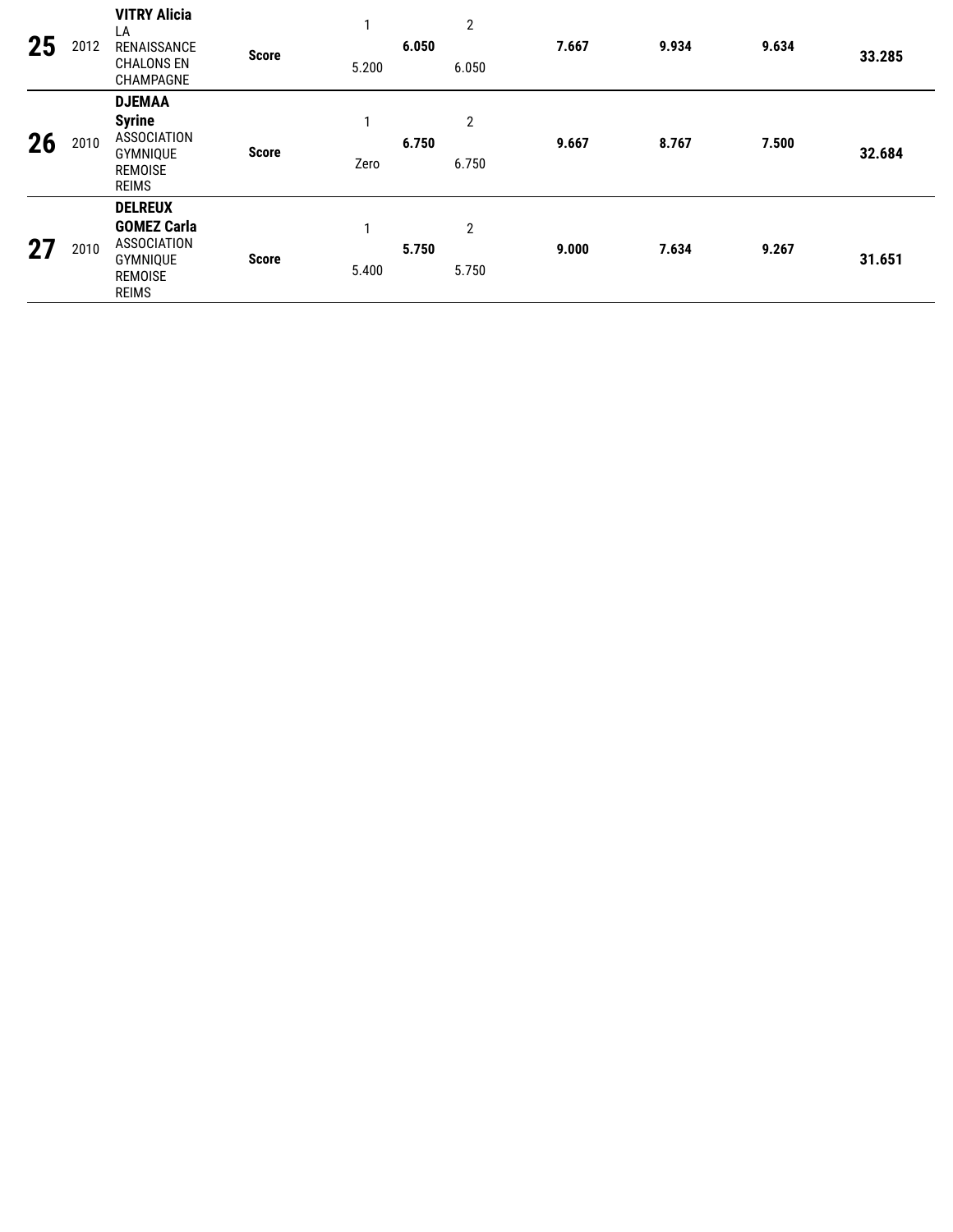

Fed B 10 ans et + GAF indiv

|             |      | <b>MERACOURT</b>                                                                                   |              |                       |       |                           |        |        |        |        |
|-------------|------|----------------------------------------------------------------------------------------------------|--------------|-----------------------|-------|---------------------------|--------|--------|--------|--------|
| 1           | 2012 | <b>Aylif</b><br>LA<br>CHAMPENOISE<br><b>VITRY LE</b><br><b>FRANCOIS</b>                            | <b>Score</b> | 1<br>8.000            | 8.050 | $\sqrt{2}$<br>8.050       | 10.100 | 10.767 | 10.400 | 39.317 |
| $\mathbf 2$ | 2009 | <b>CAHN</b><br><b>Clémence</b><br>LA<br>CHAMPENOISE<br><b>VITRY LE</b><br><b>FRANCOIS</b>          | <b>Score</b> | 1<br>5.500            | 7.450 | $\mathbf{2}$<br>7.450     | 8.867  | 10.667 | 9.900  | 36.884 |
| 3           | 2009 | <b>MARTANI Lina</b><br>LA<br>CHAMPENOISE<br><b>VITRY LE</b><br><b>FRANCOIS</b>                     | <b>Score</b> | $\mathbf{1}$<br>5.900 | 5.950 | $\mathbf{2}$<br>5.950     | 9.667  | 10.600 | 10.234 | 36.451 |
| 4           | 2007 | <b>BRION</b><br><b>Faustine</b><br>LA<br>CHAMPENOISE<br><b>VITRY LE</b><br><b>FRANCOIS</b>         | <b>Score</b> | 1<br>5.800            | 7.600 | $\boldsymbol{2}$<br>7.600 | 8.667  | 10.367 | 9.467  | 36.101 |
| 5           | 2007 | <b>STOFLIQUE</b><br><b>Perrine</b><br>LA<br>CHAMPENOISE<br><b>VITRY LE</b><br><b>FRANCOIS</b>      | <b>Score</b> | $\mathbf{1}$<br>5.850 | 5.900 | $\sqrt{2}$<br>5.900       | 9.500  | 10.367 | 9.867  | 35.634 |
| 6           | 2012 | <b>PANO Lana</b><br>LA<br>CHAMPENOISE<br><b>VITRY LE</b><br><b>FRANCOIS</b>                        | <b>Score</b> | $\mathbf{1}$<br>5.550 | 5.550 | $\mathbf{2}$<br>5.400     | 8.934  | 10.267 | 10.067 | 34.818 |
| 7           | 2011 | <b>CHAMPENOIS</b><br>Eléa<br>LA<br>CHAMPENOISE<br><b>VITRY LE</b><br><b>FRANCOIS</b>               | <b>Score</b> | 1<br>7.150            | 7.250 | $\sqrt{2}$<br>7.250       | 8.500  | 10.567 | 8.034  | 34.351 |
| 8           | 2009 | <b>DUXIN</b><br><b>JEANNET</b><br>Chloé<br>LA<br>CHAMPENOISE<br><b>VITRY LE</b><br><b>FRANCOIS</b> | <b>Score</b> | 1<br>5.700            | 5.700 | $\overline{2}$<br>5.700   | 9.434  | 10.500 | 7.567  | 33.201 |
| 9           | 2008 | <b>GILBERT</b><br><b>Mélissa</b><br>LA<br>CHAMPENOISE<br><b>VITRY LE</b><br><b>FRANCOIS</b>        | <b>Score</b> | $\mathbf{1}$<br>5.650 | 7.000 | $\overline{2}$<br>7.000   | 9.100  | 7.334  | 7.934  | 31.368 |